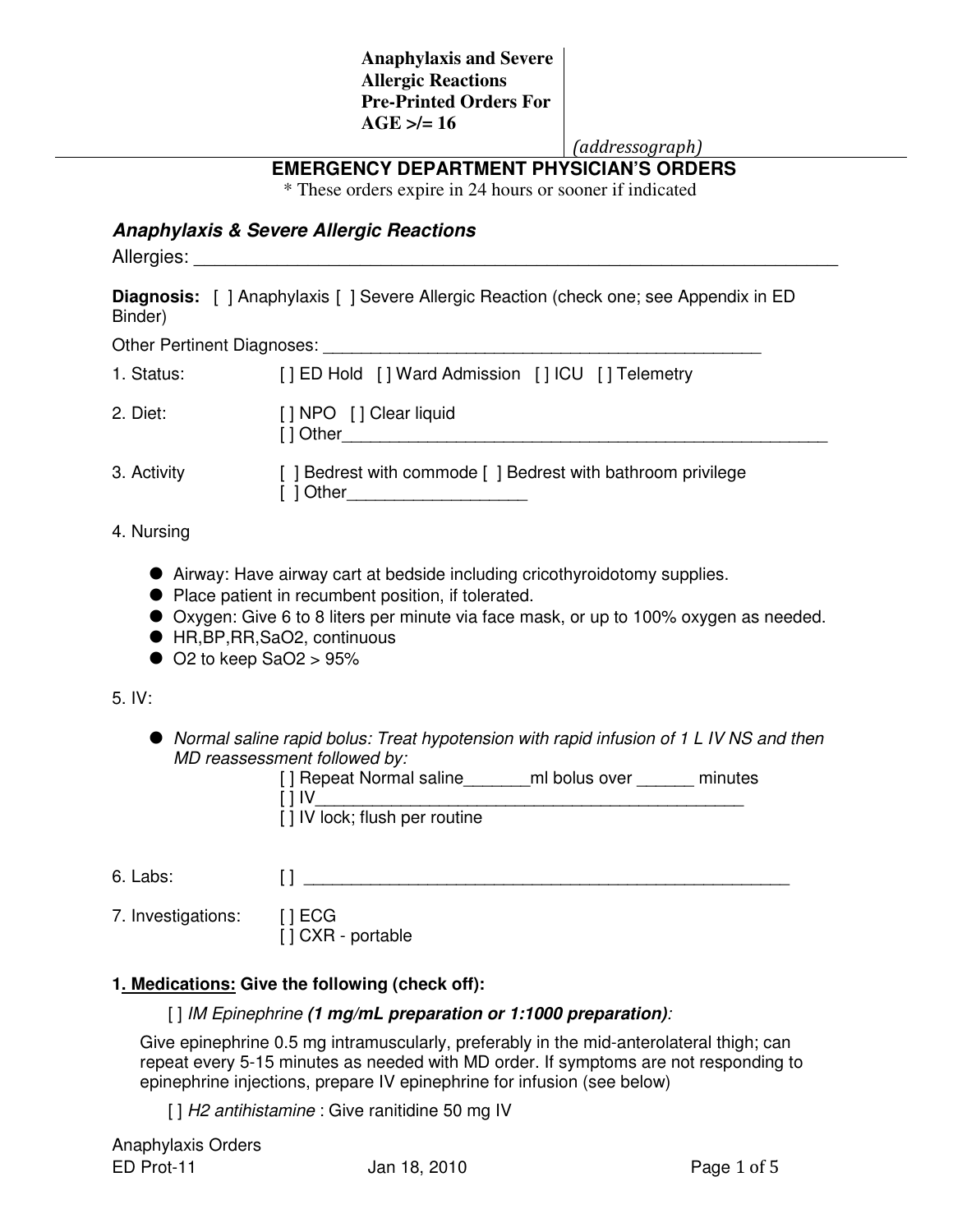[] Glucocorticoid: Give methylprednisolone 125 mg IV

[ ] Bronchodilators: Give Salbutamol mg( 2.5 to 5 mg) in 3 mL saline via nebulizer; repeat as needed (for bronchospasm resistant to IM epinephrine)

[ ] H1 antihistamine : Give diphenhydramine 50 mg IV (for relief of urticaria and itching only)

## **TREATMENT OF REFRACTORY SYMPTOMS**: **CALL MD IMMEDIATELY**

### **The following may be ordered by the ED Physician (check those you wish to employ):**

- □ **Epinephrine infusion**: , 1-4 micrograms per minute, titrated to effect and with constant hemodynamic monitoring (can go as high as 10ug/min if needed); for patients with inadequate response to IM epinephrine and IV saline, give epinephrine continuous infusion
- □ **Vasopressors**: **Dopamine** 5 to 20 micrograms per kilogram per minute by continuous infusion, titrated to effect and with constant hemodynamic monitoring; patients may require large amounts of IV crystalloid to maintain blood pressure; if response to epinephrine and saline is inadequate,
- $\Box$  **Glucagon**: Patients on beta-blockers not responding to epinephrine  $\rightarrow$  give glucagon 1 to 2 mg IV over 5 minutes, followed by infusion of 5 to 15 micrograms per minute

Other Regular Medications:

# 11.**Discharge Criteria:**

Patients being discharged from the ED are given all of the following

- An anaphylaxis emergency action plan
- An epinephrine auto-injector prescription
- Written information (attached)
- A plan for further evaluation ; Follow up appointment: Dr.

\_\_\_\_\_\_\_\_\_\_\_\_\_\_\_\_\_\_\_\_\_\_\_\_\_\_\_\_\_\_\_\_\_\_\_\_\_\_\_\_\_\_\_\_\_\_\_\_\_\_\_\_\_\_\_\_\_\_\_\_\_\_\_\_\_\_\_\_\_\_\_\_\_\_\_\_

\_\_\_\_\_\_\_\_\_\_\_\_\_\_\_\_\_\_\_\_\_\_\_\_\_\_\_\_\_\_\_\_\_\_\_\_\_\_\_\_\_\_\_\_\_\_\_\_\_\_\_\_\_\_\_\_\_\_\_\_\_\_\_\_\_\_\_\_\_\_\_\_\_\_\_\_

13. Consults:

[ ] \_\_\_\_\_\_\_\_\_\_\_\_\_\_\_\_\_\_\_\_\_\_\_\_\_\_\_\_\_\_\_\_\_\_\_\_\_\_\_\_ REASON: \_\_\_\_\_\_\_\_\_\_\_\_\_\_\_\_\_\_\_\_\_\_\_\_\_\_\_\_\_\_\_\_\_\_\_\_\_\_\_\_\_\_\_\_\_\_\_\_\_\_\_\_\_\_\_\_\_

\_\_\_\_\_\_\_\_\_\_\_\_\_\_\_\_\_\_\_\_\_\_\_\_\_\_\_\_\_\_\_\_\_\_\_\_\_\_\_\_\_\_\_\_\_\_\_\_\_\_\_\_\_\_\_\_\_\_\_\_\_\_\_\_\_\_\_\_\_\_\_\_\_\_\_\_

Signature **Print name** Print name Date/Time

Appendix: Definitions

#### Indications for Treatment

Anaphylaxis Orders ED Prot-11 Jan 18, 2010 Page 2 of 5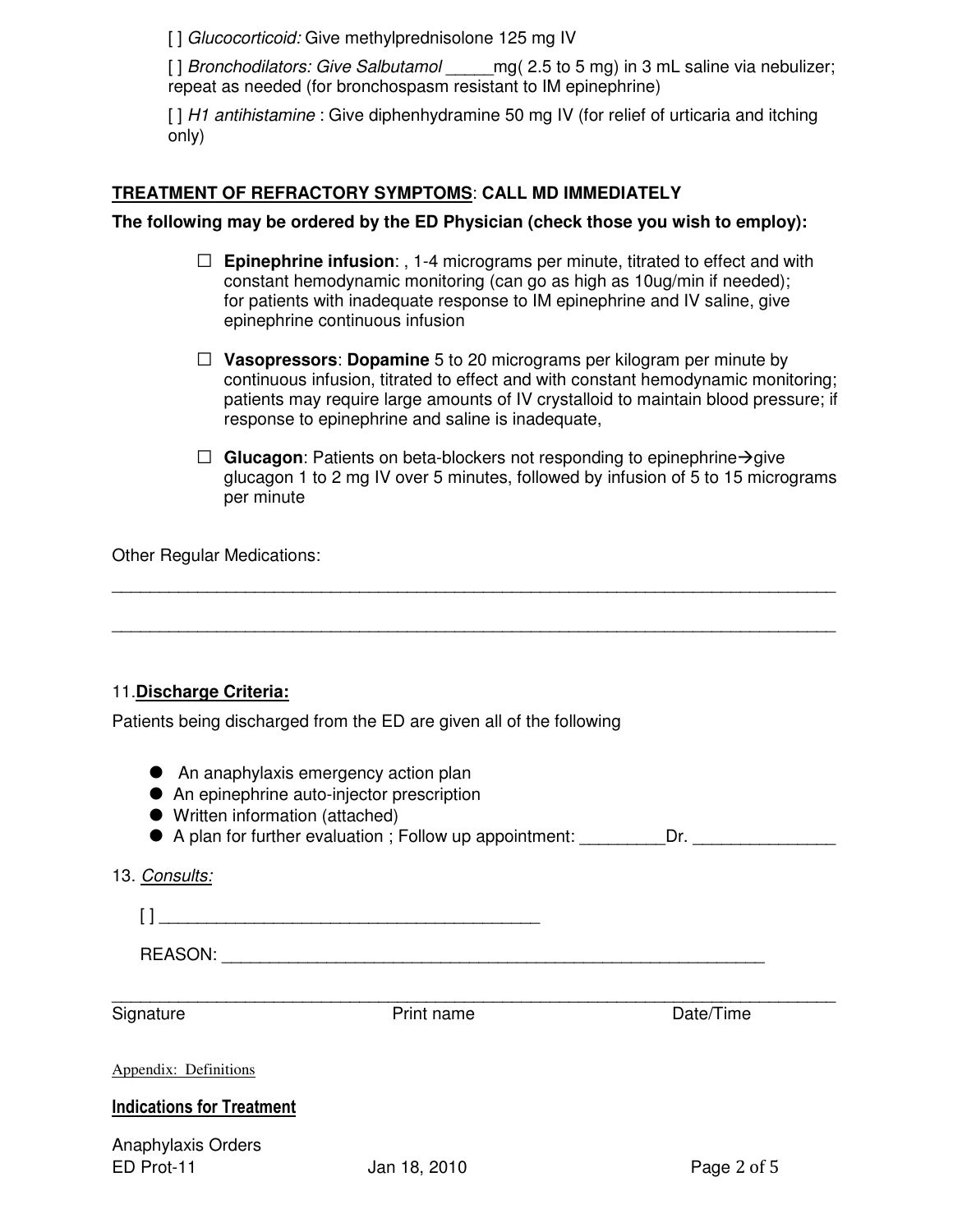Anaphylaxis is highly likely when ANY ONE of the following criteria is fulfilled:

Criterion 1 — Acute onset of an illness (over minutes to several hours) involving the skin, mucosal tissue, or both (eg, generalized hives, pruritus or flushing, swollen lips-tongue-uvula).

AND AT LEAST ONE OF THE FOLLOWING:

- Respiratory compromise (eg, dyspnea, wheeze-bronchospasm, stridor, reduced peak expiratory flow, hypoxemia)
- Reduced blood pressure (BP) or associated symptoms of end-organ dysfunction (eg, hypotonia [collapse] syncope, incontinence).

Note: Cutaneous symptoms are present in up to 90 percent of anaphylactic reactions. This criterion will therefore be used most frequently to make the diagnosis.

Criterion 2 — TWO OR MORE OF THE FOLLOWING that occur rapidly after exposure TO A LIKELY ALLERGEN FOR THAT PATIENT (minutes to several hours):

- Involvement of the skin-mucosal tissue (eg, generalized hives, itch-flush, swollen lips-tongueuvula)
- Respiratory compromise (eg, dyspnea, wheeze-bronchospasm, stridor, reduced peak expiratory flow, hypoxemia)
- Reduced BP or associated symptoms (eg, hypotonia [collapse], syncope, incontinence)
- Persistent gastrointestinal symptoms (eg, crampy abdominal pain, vomiting)

Note: Ten to 20 percent of people with anaphylaxis lack skin symptoms. This criterion incorporates symptoms in other organ systems and is applied to patients with exposure to a substance that is a likely allergen for them.

Criterion 3 — Reduced BP after exposure TO A KNOWN ALLERGEN FOR THAT PATIENT (minutes to several hours).

• Reduced BP in adults is defined as a systolic BP of less than 90 mmHg or greater than 30 percent decrease from that person's baseline.

\* Low systolic BP for children is defined as:

- Less than 70 mmHg from 1 month up to 1 year
- Less than (70 mmHg  $+$  [2 x age]) from 1 to 10 years
- Less than 90 mmHg from 11 to 17 years

Note: This criterion is intended to detect episodes of anaphylaxis that consist of isolated cardiovascular symptoms and is applied to individuals who have been exposed to substance to which they are known to be allergic.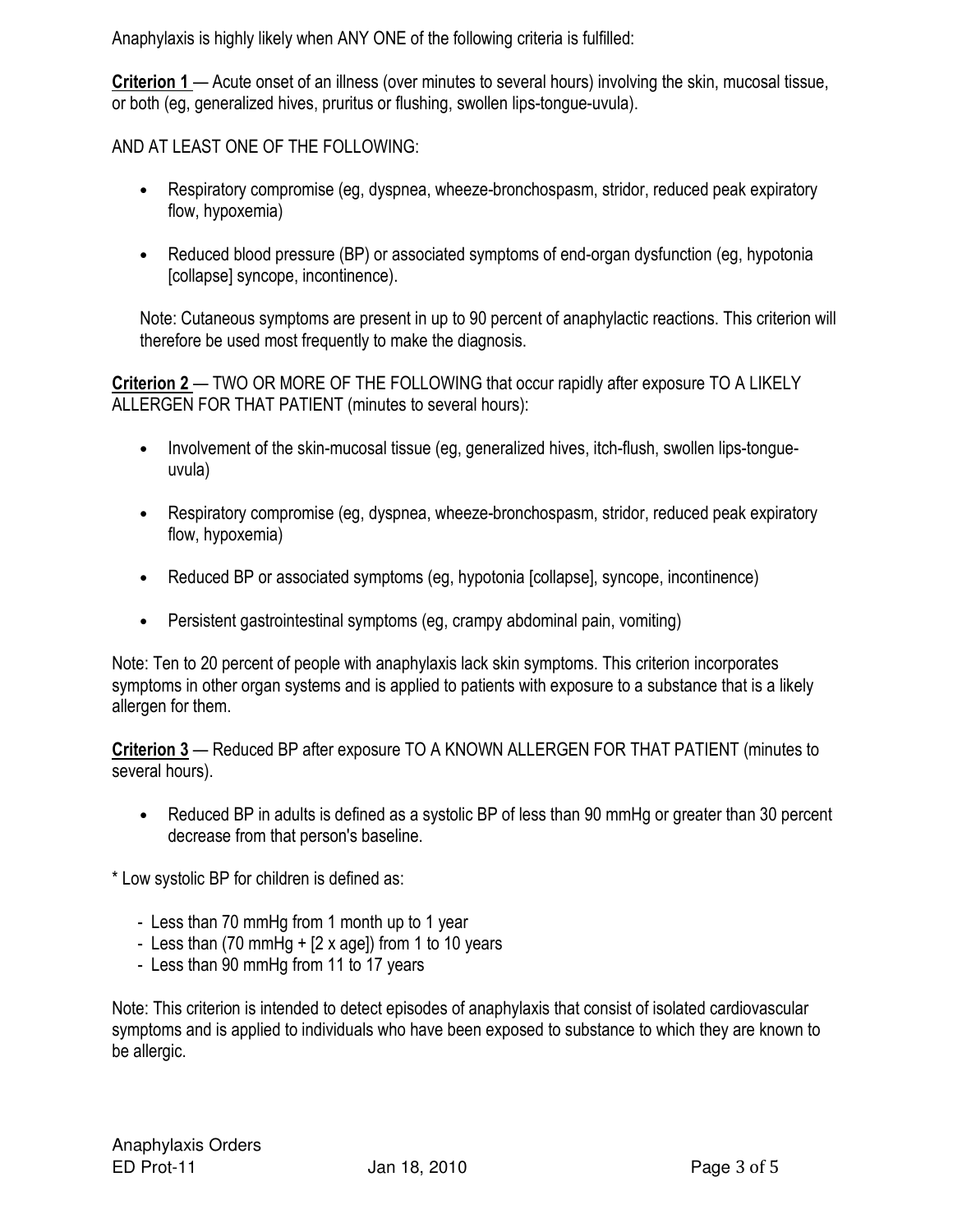| Name:                                                                                                            | Age: |                                                            |      |  |  |  |
|------------------------------------------------------------------------------------------------------------------|------|------------------------------------------------------------|------|--|--|--|
| Allergy to:                                                                                                      |      |                                                            |      |  |  |  |
| $\Box$ Yes (high risk for severe reaction) $\Box$ No<br>Asthma                                                   |      |                                                            |      |  |  |  |
|                                                                                                                  |      |                                                            |      |  |  |  |
| and the control of the control of the control of the control of the control of the control of the control of the |      |                                                            |      |  |  |  |
|                                                                                                                  |      |                                                            |      |  |  |  |
|                                                                                                                  |      |                                                            |      |  |  |  |
| Symptoms of anaphylaxis include:                                                                                 |      |                                                            |      |  |  |  |
| Mouth                                                                                                            |      | Itching, swelling of lips and/or tongue                    |      |  |  |  |
| Throat*                                                                                                          |      | Itching, tightness/closure, hoarseness                     |      |  |  |  |
| Skin                                                                                                             |      | Itching, hives, redness, swelling                          |      |  |  |  |
| Gut                                                                                                              |      | Vomiting, diarrhea, cramps                                 |      |  |  |  |
| Lung*                                                                                                            |      | Shortness of breath, cough, wheeze                         |      |  |  |  |
| Heart*                                                                                                           |      | Weak pulse, dizziness, passing out                         |      |  |  |  |
| What to do:<br>1. Inject epinephrine in thigh using (check one): □ EpiPen Jr (0.15 mg) □ Twinject 0.15 mg        |      | EpiPen (0.3 mg) □ Twinject 0.3 mg<br>п.                    |      |  |  |  |
| Other medication/dose/route:                                                                                     |      |                                                            |      |  |  |  |
| IMPORTANT: Asthma puffers and/or antihistamines can't be depended on in anaphylaxis!                             |      |                                                            |      |  |  |  |
| 2. Call 911 or rescue squad (before calling contacts)!                                                           |      |                                                            |      |  |  |  |
| 3. Emergency contact #1: Home                                                                                    |      | Work <b>All American Structure</b>                         | Cell |  |  |  |
| Emergency contact #2: Home                                                                                       |      | Work                                                       | Cell |  |  |  |
|                                                                                                                  |      |                                                            | Cell |  |  |  |
| Do not hesitate to give epinephrine!                                                                             |      |                                                            |      |  |  |  |
|                                                                                                                  |      |                                                            |      |  |  |  |
|                                                                                                                  |      |                                                            |      |  |  |  |
|                                                                                                                  |      |                                                            |      |  |  |  |
|                                                                                                                  |      |                                                            |      |  |  |  |
| Doctor's signature/ Date                                                                                         |      | Parent's signature (for individuals under age 18 yrs)/Date |      |  |  |  |